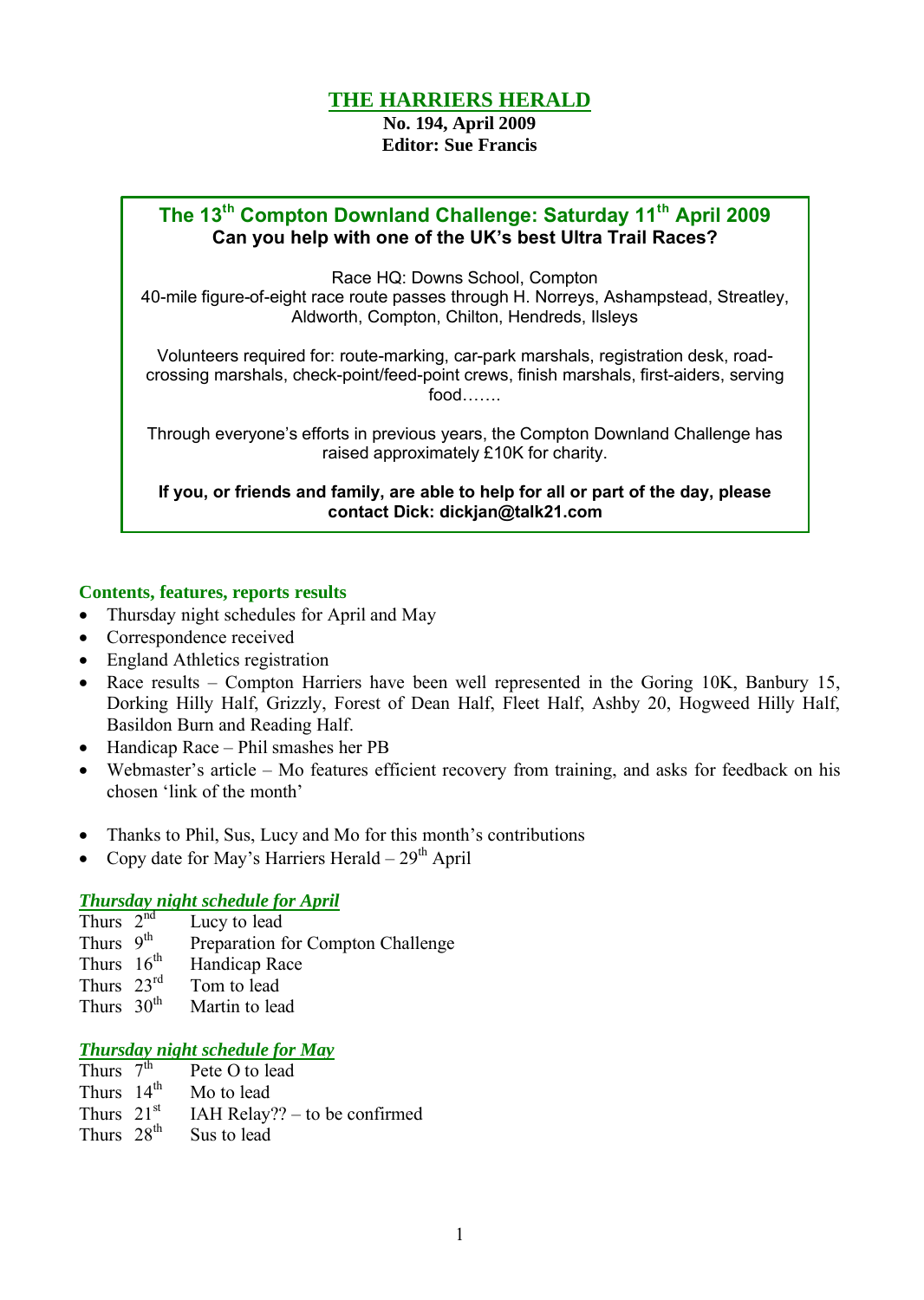| <b>Correspondence received</b> |                                                        |                             |  |  |  |  |  |
|--------------------------------|--------------------------------------------------------|-----------------------------|--|--|--|--|--|
| <b>Sender</b>                  | <b>Subject matter</b>                                  | <b>Action</b>               |  |  |  |  |  |
| Chinnor Christian Aid          | Icknield Way 10K and Half Marathon (09-05-09)          | Events Diary & notice board |  |  |  |  |  |
| <b>Handy Cross Runners</b>     | Marlow 5 (10-05-09), Wycombe 10K (19-07-09),           | Events Diary & notice board |  |  |  |  |  |
|                                |                                                        |                             |  |  |  |  |  |
| Newhaven Lions Club            | Seaford Half Marathon, East Sussex (07-06-09)          | Events Diary & notice board |  |  |  |  |  |
| St Albans Half                 | St Albans Half Marathon (14-06-09)                     | Events Diary & notice board |  |  |  |  |  |
| National Society<br>for        | Guaranteed places in London Marathon, British          | Notice board                |  |  |  |  |  |
| Epilepsy                       | 10K, Women's 5K                                        |                             |  |  |  |  |  |
| <b>SEAA</b>                    | Info. Update $\#121$ ; form to update club secretary's | Form completed $&$ sent off |  |  |  |  |  |
|                                |                                                        |                             |  |  |  |  |  |
| <b>England Athletics</b>       | Affiliation<br>of<br>Club<br>Renewal<br>and<br>Member  | See below                   |  |  |  |  |  |
|                                | registration                                           |                             |  |  |  |  |  |

### *England Athletics registration 2009/2010:*

**Club registration** is essential for the provision of public liability insurance. The Club registration fee (£50, paid from the Club account) is due on  $1<sup>st</sup>$  April.

**Member registration** is required for runners to obtain a competition licence (many race entry forms now require you to provide your licence no. in order to qualify for the entry fee discount). Registration fees for individual members  $(f5 \text{ each})$  are due on  $30^{\text{th}}$  April. If you wish to remain a competing member of Compton Harriers please (if you have not already done so) pay your £3 club membership fee, É5 England Athletics registration fee and É24 Rec. Soc. membership fee to Lucy, our Membership Secretary, by mid-April. I will then complete the online England Athletics registration for all of our paid-up members and Pete H, our Treasurer, will provide me with a cheque payable to England Athletics to cover the É5 fee for each member.

### *Race results*

Members have competed in a wide variety of events in the South of England over the last month, with good performances all round.

# *Sunday 1 st March*

### *Goring 10K*

Three Harriers did well in the Goring 10K. Peter L was  $64<sup>th</sup>$  in 42:30 and Sally L 563<sup>rd</sup> in 56:10, both running about 30 seconds faster than in 2008. Pete O was  $269<sup>th</sup>$  in 49:17. 1<sup>st</sup> man was Chris Dettmar (Headington) in 33:48 and 1<sup>st</sup> lady Sam Amend (Handy Cross) in 39:01. There were 999 finishers.

# *Sunday 8 th March*

# *Banbury 15*

# **Phil**

This is a lovely, well organised race which I also did last year after Sus recommended it. Ryan was also there this year with Jerry and Jenna supporting him. The weather this year, unlike last year when it was nice and sunny with practically no wind, was not very runner-friendly and we had some rather strong winds and sleet during the last half of the race. However it was still a very good day out and very enjoyable. Ryan did a brilliant time of 1:44:58 and was 55<sup>th</sup> overall. I was about 50 seconds slower than last year (I blame the weather for that!) and finished in 2:05:54, 222<sup>nd</sup> overall and 9<sup>th</sup> in my age category. In total there were 378 finishers.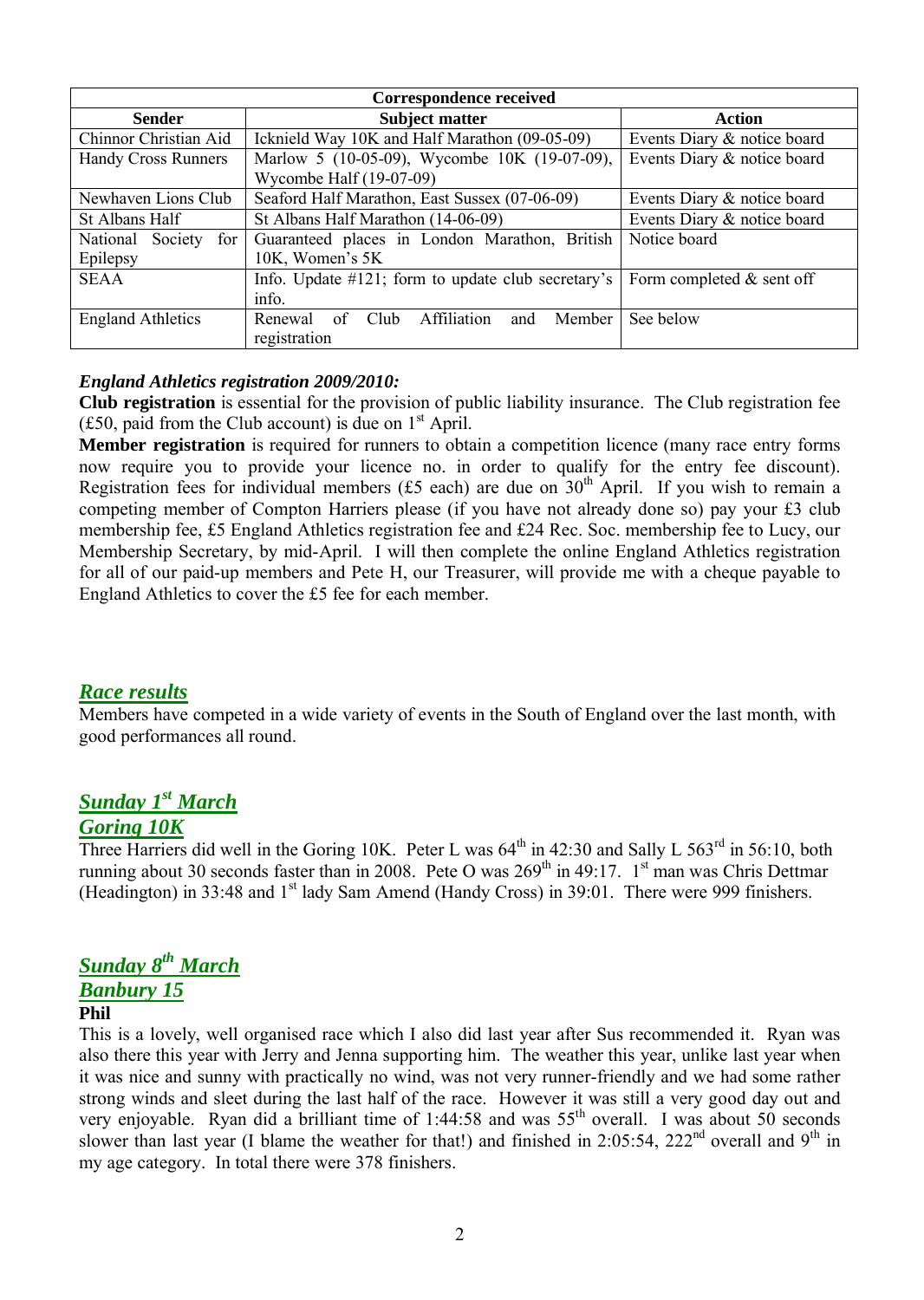# *Dorking Hilly Half*

#### **Sus**

It is a half marathon from Dorking to the top of the highest point in south-east England - Leith Hill and back the same way, all off-road in a gully. Initially it does not sound very interesting going up and back the same way, but it is good fun, as you are struggling going up you see the front runners flying on their way back and you know in not such a long time it will be your turn to have a smile on your face. Before the start we were asked to sing the song about saving the Queen, I must learn the words one day, as I stood there feeling rather left out. Unfortunately they are charging an expensive price for it, but you do get a running t-shirt, a memento and a medal for your efforts, and full English breakfast afterwards.

| First man   | Andy Ward                                                    | 1:25:57 |
|-------------|--------------------------------------------------------------|---------|
| First lady  | Caroline Court                                               | 1:42:31 |
| Fourth lady | <b>Sus</b>                                                   | 1.44.38 |
|             | 231 finished the race, 5 runners started but did not finish. |         |

## *Grizzly, 20M*

Three Harriers took part in this year's Grizzly. Martin finished an excellent  $25<sup>th</sup> (5<sup>th</sup> MV45)$  in 2:45:42. Lucy also had a really good run, and was  $226<sup>th</sup>$  in 3:17:18 (which placed her  $2<sup>hd</sup>$  in the FV45 category). Rich, running his first race for some months can be well pleased with his performance -  $381^{\text{st}}$  in  $3:30:29$ .

## *National Inter-Counties cross-country*

#### **Sue**

As I finished  $5<sup>th</sup>$  in the Berkshire ladies cross-country championship in January, I was selected to compete for the county team, along with seven other Berks ladies, in the inter-counties event. The races are held round big loops of an undulating grassy course at Wollaton Park in Nottingham and every county can field a team of up to 8 runners. It's nice to represent the county and take part in a national, televised event, with running commentary over the speaker system, but the standard is high with some famous names racing. The ladies race (8K) was won by Stephanie Twell (28:15), and the winning team was Yorkshire. I was fourth home for the Berkshire team in 202<sup>nd</sup> position (34:57) in a field of 278 finishers. Berkshire finished 26th out of 33 complete teams.

# *Sunday 15th March Forest of Dean Half Marathon*

Pete O completed this event in 1:47.

## *Fleet Half Marathon*

#### **Sus**

It is a well organized race with more than 2000 runners, but for some reason I found it a bit boring. I am not sure why. But do not take my word for it, however be aware that the race start is first 11:30!

|                                                    | Chip time | Gun time    |
|----------------------------------------------------|-----------|-------------|
| 1 <sup>st</sup> Man Matthew Blunden Royal Airforce | 1.10.47   | $1.10 - 48$ |
| 1 <sup>st</sup> Lady Victoria Gill                 | 1.17.46   | 1.17.49     |
| <b>Sus</b>                                         | 1.33.21   | 1.33.44     |
| Lucy                                               | 1:37:49   | 1.37.56     |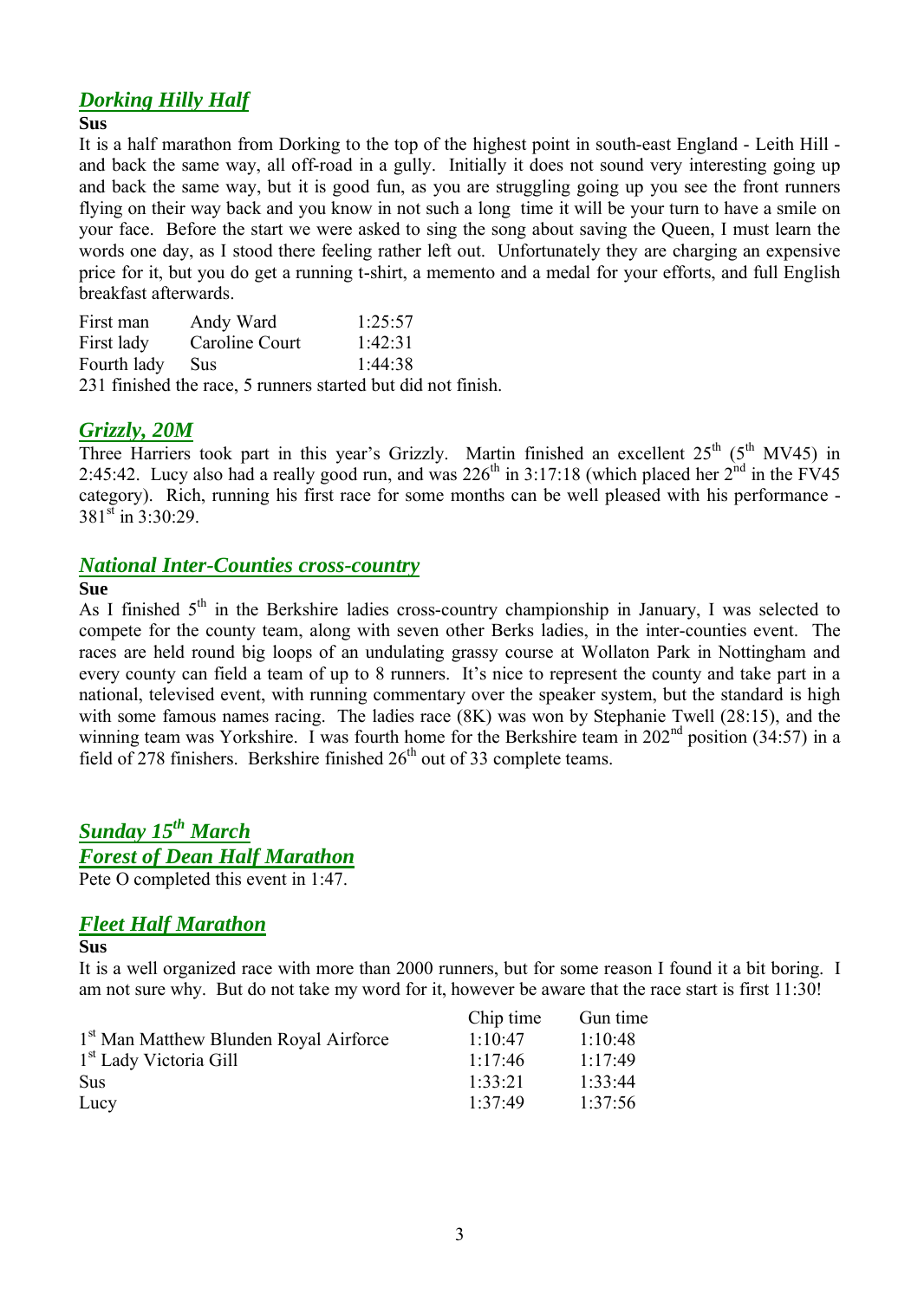# *ALDI Ashby 20, 22nd March*

#### **Sus**

Phil, Ryan and I decided to do this undulating road race. Though a bit of a drive, it is worth it. Ryan wanted a fast finish so we decided to run it together. When we reached mile 15 I knew, seeing him starting to play football with the discarded water bottles, that he had much more in the tank than I had but instead of shooting off he kindly managed to drag me home and we finished together in 2:28:03. Phil, dressed as if she was going to the North Pole suffering from a cold, also did very well finishing in 2:46:54. Afterwards we all decided to have a massage. I had 2 girls working on me at the same time - I think Ryan was a bit jealous because he had an old man working on his leg. For our hard work we were gifted with a goody bag full of food and a warm hooded sweatshirt. Apparently the race is no longer among Runners World top 50 because the internet payment goes through another site – I have been wondering why our Compton races were not listed, now we know!

First man home Nathaniel Williams 1:49:48 First lady home Diana Lobacevske 2:02:40

# *Hogweed Hilly Half*

## **Lucy**

I highly recommend this race – although it's a road race and somewhat hilly, it is well organised by runners for runners and is very friendly. The views are fantastic and the race ends on a precipitous downhill so you can overtake people. All the facilities that you could want are there on a small scale – nearby parking, bag tent, refreshments, spot prizes, running gear shop and a nice green area to have a picnic, with a big hall in case it rains.

1:19:00 FISHER, Tom 1<sup>st</sup> man 1:29:37 WILLIAMS, Sophie 1st lady *1:38:40 GETTINS, Lucy (4th lady, 1 st FV45)* 270 finishers

# *Saturday 28th March Basildon Burn*

#### **Sue**

The Basildon Burn is a new charity event held at Upper Basildon, just 5 miles from Compton. The organisers had not advertised this inaugural race very widely, but had contacted Compton Harriers to ask if some of us could take part and advise them on any improvements required before they make it into a larger- scale event. It was a multi-lap race with each lap approximately 3.3K, and there was the option of running or walking 1, 2 or 3 laps. Each lap began in the recreation ground before heading out along a quiet road which joined the Aldworth Road. From here, the route was gently downhill for a mile, heading down Hook End lane. However, there was a sting in the tail at the end of each lap – a steep wooded track back up the Rec. to start the next lap. Tom, Dick and I represented the Harriers. The men opted for the 3-lap event  $(\sim 10K)$  while I, having been unwell in the week, decided to err on the safe side and go for 2 laps  $(\sim 6.5K)$ . Before the start, the organiser emphasised that it was meant to be a fun run (Tom didn't look too sure) and then we were off. There were several fast starters but I was happy to let them get away – I reckoned if I could keep up with Dick I would be doing OK. Dick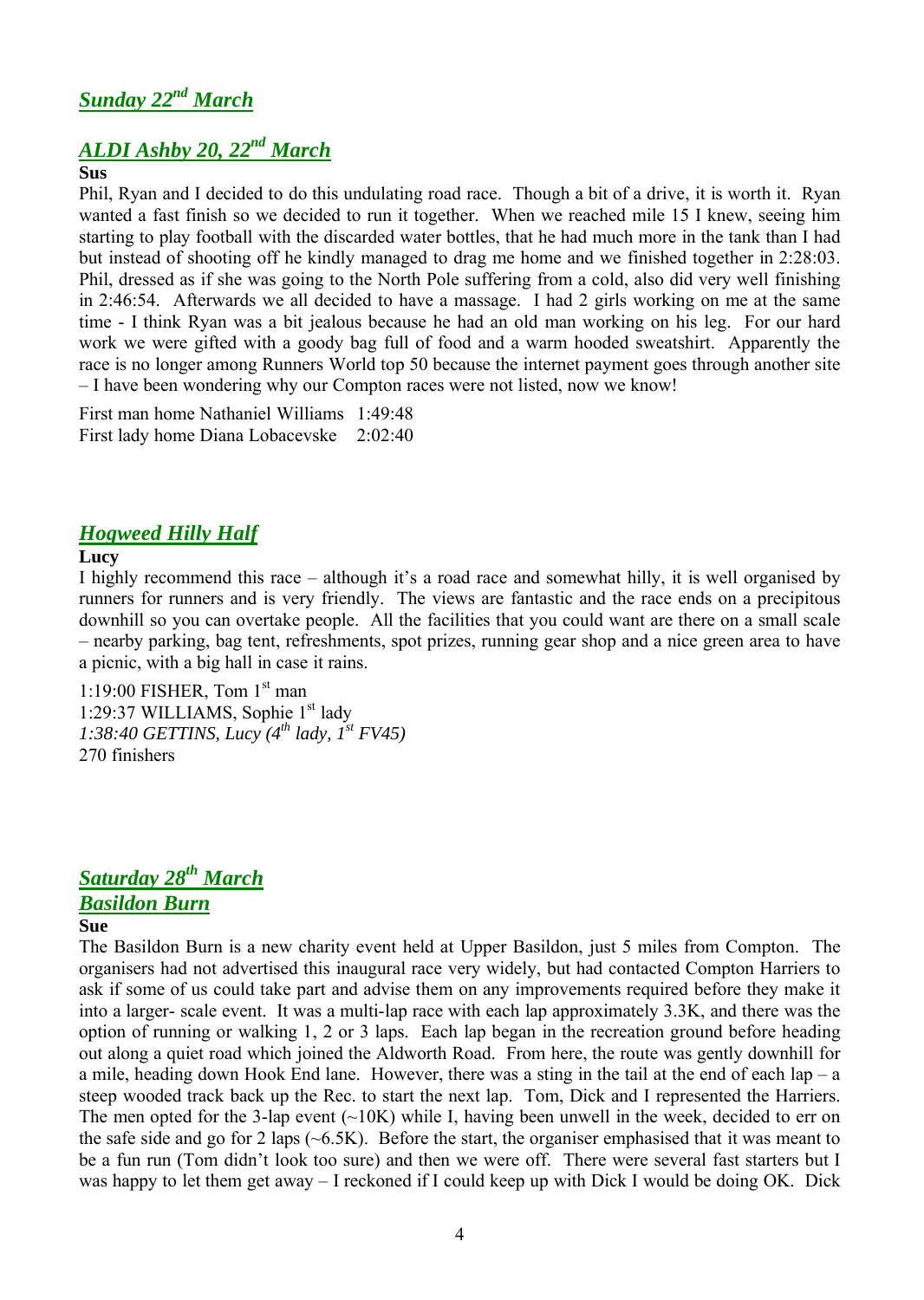and I ran together, and gradually the fast starters came back to us until, at the bottom of the hill on the first lap, there was only one person ahead. Halfway up the hill, Mo was cheering us on, and a marshal with a loud haler announced that Dick and Sue from Compton Harriers were doing well. There was plenty of support from locals as we re-entered the Rec. to begin our second lap. By the time we reached the hill on lap 2, we had caught the leader, and I crossed the finish line to win the 2-lap event (28:55), while Dick set off on lap 3 with his rival in tow. It was great to see him come into the Rec. for the final time and cross the line in 43:15 with a comfortable winning margin. Tom also did very well and completed the 3 laps in 1 hour exactly. About 40 people of all ages took part. All finishers had a Mars Bar and, much to our surprise, Dick and I received very generous prizes – vouchers for a local mountain bike shop. I very much enjoyed the event – pleasant route, well-marshalled, friendly atmosphere, nice and local - and would recommend it.



**Dick & Sue chase the fast starters on lap 1 Tom tackles the first hill** 



# *Sunday 29th March Reading Half Marathon*

Three Harriers raced the Reading Half in good conditions. Ryan had a sore throat, but ran well to finish in 1:27:23. Sus had a great run to set a PB of 1:31:41, while Sally, running only her second race this year, did well to finish in 1:55:12. The first man and lady were K. Limo (1:02:46) and J. Kirui (1:12:49) both from Kenya.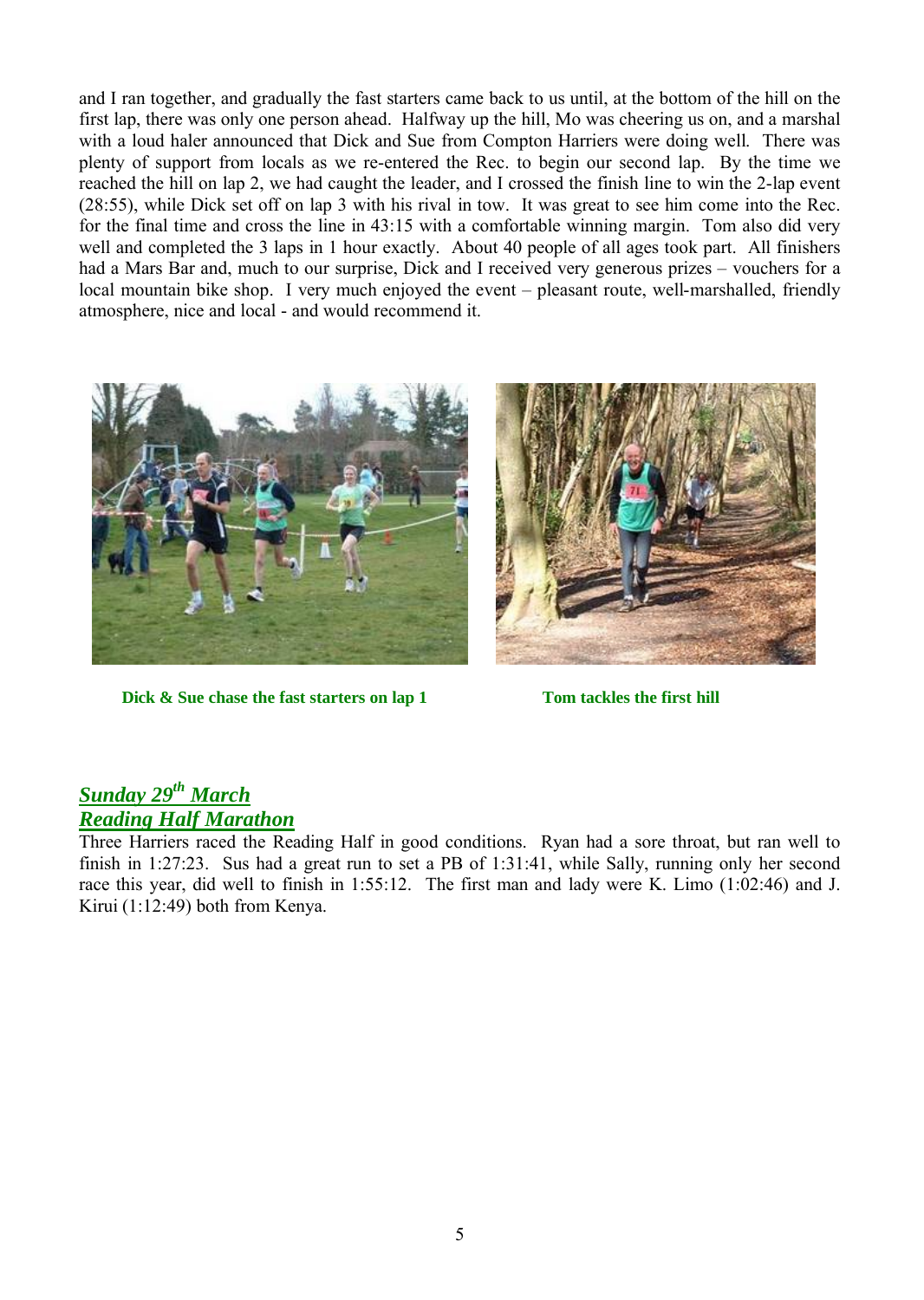## *Handicap Race* **Sue**

New runners have a habit of turning up for the first time on a Handicap night. On this occasion, Pete O brought along two friends, Romy and Terry, for their 'baptism of fire'. Conditions were good for running and there were some good performances. Phil and Pete O both had great runs and smashed their PBs to finish first and second, well ahead of everyone else - this was Phil's first ever handicap victory. Dick ran his fastest time for some years, achieving his target of sub-12. Everyone else followed in close succession. Kirsty showed a good improvement to take fourth spot, while I continued my trend of making a 3-second improvement each month. A fast-finishing Martin set the evening's fastest time, just passing Lucy, who put in another consistent performance. Romy and Terry both put in solid performances to complete the race.

Well done Phil, and thanks to Jan for timing. The next race is scheduled for 16<sup>th</sup> April and should be around our summer off-road route (which is about 300m longer than our winter route).

After three races, Dick and Pete O share the lead at the top of the Handicap Championship table, with Phil and Sue sharing third spot, five points behind them.

| Pos                     | <b>Name</b> | <b>Start time</b> | <b>Finish time</b> | <b>Actual time</b> |                |
|-------------------------|-------------|-------------------|--------------------|--------------------|----------------|
|                         |             |                   |                    |                    | <b>Beaten?</b> |
|                         | Phil        | 2:04              | 16:07              | 14:03              | $-0:53$        |
| 2                       | Pete O      | 2:58              | 16:16              | 13:18              | $-0:44$        |
| 3                       | Dick        | 4:42              | 16:38              | 11:56              | $-0:22$        |
| $\overline{\mathbf{4}}$ | Kirsty      | 0:37              | 16:49              | 16:12              | $-0:11$        |
| 5                       | <b>Sue</b>  | 5:06              | 16:53              | 11:47              | $-0:07$        |
| 6                       | Martin      | 5:54              | 16:59              | 11:05              | $-0:01$        |
| 7                       | Lucy        | 4:18              | 17:01              | 12:43              | $+0:01$        |
| 8                       | Romy        | 0:37              | 17:06              | 16:29              | New runner     |
| <b>Q</b>                | Terry       | 1:10              | 17:19              | 16:09              | New runner     |

| Pos.           | <b>Name</b> | <b>Race points</b> |                          |      |                          |      |      |      |                          |      |              |
|----------------|-------------|--------------------|--------------------------|------|--------------------------|------|------|------|--------------------------|------|--------------|
|                |             | Race               | Race                     | Race | Race                     | Race | Race | Race | Race                     | Race | <b>Total</b> |
|                |             | л                  | $\mathbf 2$              | 3    | 4                        | 5    | 6    | 7    | 8                        | 9    |              |
| $1 =$          | Dick        | 6                  | 6                        | 5    | -                        |      |      |      | -                        | -    | 17           |
| $1 =$          | Pete O      | $\overline{4}$     | 7                        | 6    | $\overline{\phantom{0}}$ |      | -    | -    | $\overline{\phantom{a}}$ | -    | 17           |
| $3=$           | Phil        | -                  | 5                        | 7    | -                        |      |      |      | $\overline{\phantom{0}}$ | -    | 12           |
| $3=$           | Sue         | 5                  | 4                        | 3    | ۰                        |      |      |      | $\overline{\phantom{0}}$ | -    | 12           |
| 5              | Martin      | 7                  | $\overline{2}$           | C    | -                        |      |      |      | $\overline{\phantom{0}}$ | -    |              |
| 6              | Lucy        | 3                  | 3                        |      |                          |      |      |      | $\overline{\phantom{0}}$ | -    |              |
| $\overline{7}$ | Kirsty      | $\overline{2}$     | $\blacksquare$           | 4    |                          |      |      |      |                          | -    | 6            |
| $8=$           | Romy        | ۰.                 | $\blacksquare$           |      |                          |      |      |      |                          | -    |              |
| $8=$           | Terry       | -                  | $\overline{\phantom{a}}$ |      |                          |      |      |      |                          |      |              |